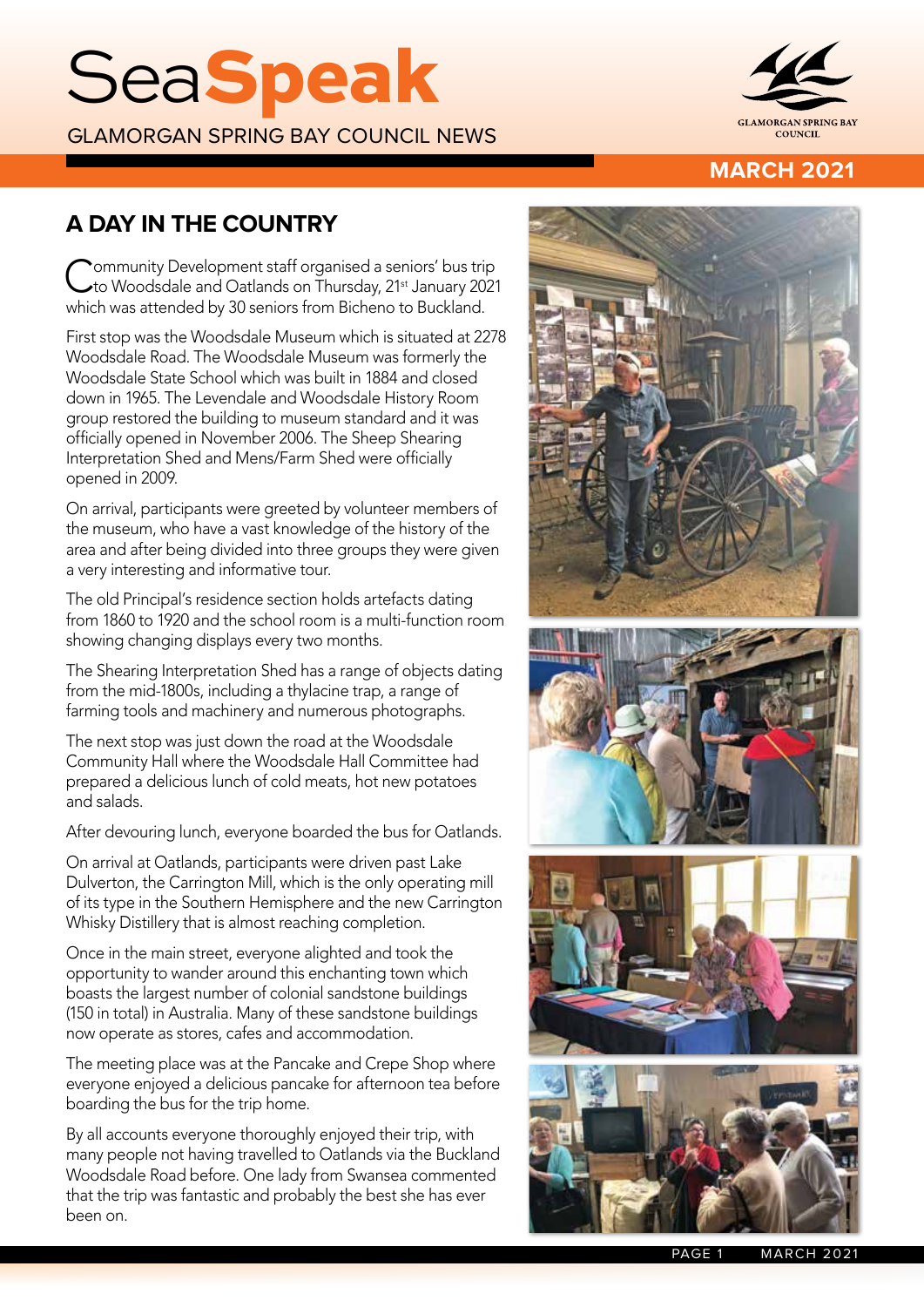

# **Message from the General Manager**

#### Dear Residents and Ratepayers,

Welcome to the first SeaSpeak edition for 2021!

Glamorgan Spring Bay Council has implemented a range of initiatives to support its communities and to mitigate the risk of COVID-19. These include deferral of rates payments, suspending department recovery actions, developing and implementing community and organisation COVID plans and providing updated COVID information on its website.

Council, through the Local Government Association Tasmanian (LGAT), continues to work closely with the Tasmanian State Government to provide strategic advice and to ensure Council and community issues are considered. Council is in a unique position of partnering with the State Government and other stakeholders to drive regional reconstruction and deliver a prosperous and resilient Tasmania.

Asset management planning is an ongoing and longterm process that allows municipalities to make the best possible investment decisions for their infrastructure assets. Responsible stewardship of assets is critical to provision of fit-for-purpose services in our community. This includes the construction, maintenance, renewal and replacement of various assets.

Glamorgan Spring Bay Council has made significant progress with the development of strategic asset management plans in recent months and has four AMPs adopted at the time of writing this. The fifth and final plan is expected to be adopted in March 2021. The five AMPs include:

• Transport Buildings

• Stormwater Maritime facilities

Parks and Gardens

Transport infrastructure accounts for nearly \$100 million of Council's fixed assets which puts into perspective the need for good practice asset management planning. Having a sound asset management system strategy will ensure that decisions in terms of prioritising maintenance, renewal and replacement works are evidence based and that annual and long-term budgets are accurately informed. Please see Council's website www.gsbc.tas.gov.au for updates.

The COVID-19 restrictions on interstate and international travel has caused Tasmanians to explore their own beautiful island more than they might have. This is great for Tasmania in these tough times but also bodes well for our future. There is a renewed awareness and appreciation of our State and what it has to offer,

in particular our natural environment.

Here in the Glamorgan Spring Bay municipality we have natural wonders in abundance.



It's not just the iconic wonders such as Maria Island, Bicheno Blowhole and Freycinet National Park that exist in the place we call home. We have a multitude of lesser known, but nonetheless spectacular, natural wonders spread throughout the municipality, free and easily accessible. Here are just some:

Tasmanian Bushland Garden - near Buckland. An easily accessible 20 hectare bushland reserve, it includes what was a weed infested, disused quarry, now converted to a landscape devoted entirely to Tasmanian native plants. A sculpture trail completes the scene.

Sand River Conservation Area – near Buckland. Easy to difficult range of walks. Also attractive to rock climbers. Impressive sandstone cliffs dominate the landscape.

Wielangta Rain Forest Walk – near Orford. Wielangta is Aboriginal for 'tall trees', a very apt name for this place. Our very own rain forest complete with crystal clear creeks and magnificent remnant trees.

Orford Bird Sanctuary – at Orford. At the mouth of the Prosser River. A very important site for threatened bird species to forage and breed. NO Humans or Dogs within the sanctuary area which is clearly demarcated. Respect the environment by observing several bird species on any given day with or without binoculars. Maria Island provides a fitting backdrop.

Triabunna Foreshore Walk - at Triabunna. Take in views of Dead Isle a short distance away with the headstones of early settlers visible from the shore. An interpretive board gives one some interesting history of the burials on the isle. Wonderful native plantings along the walk bear testament to Council and community efforts in revegetating the area. Grab a coffee and stroll along the marina area; you may find a fisher boat returning with its catch of fresh seafood.

loontitetermairrelehoiner – in the heart of Swansea. Named after the local Aboriginal people, a coastal track that can be walked in either direction, takes you between Waterloo Beach and Schouten Beach. Spectacular coastal scenery, loontitetermairrelehoiner is one of Tasmania's 60 Great Walks.

Saltworks – Little Swanport. The remains of the Lisdillon Saltworks nestled on a secluded white sand and turquoise water beach. Established in the late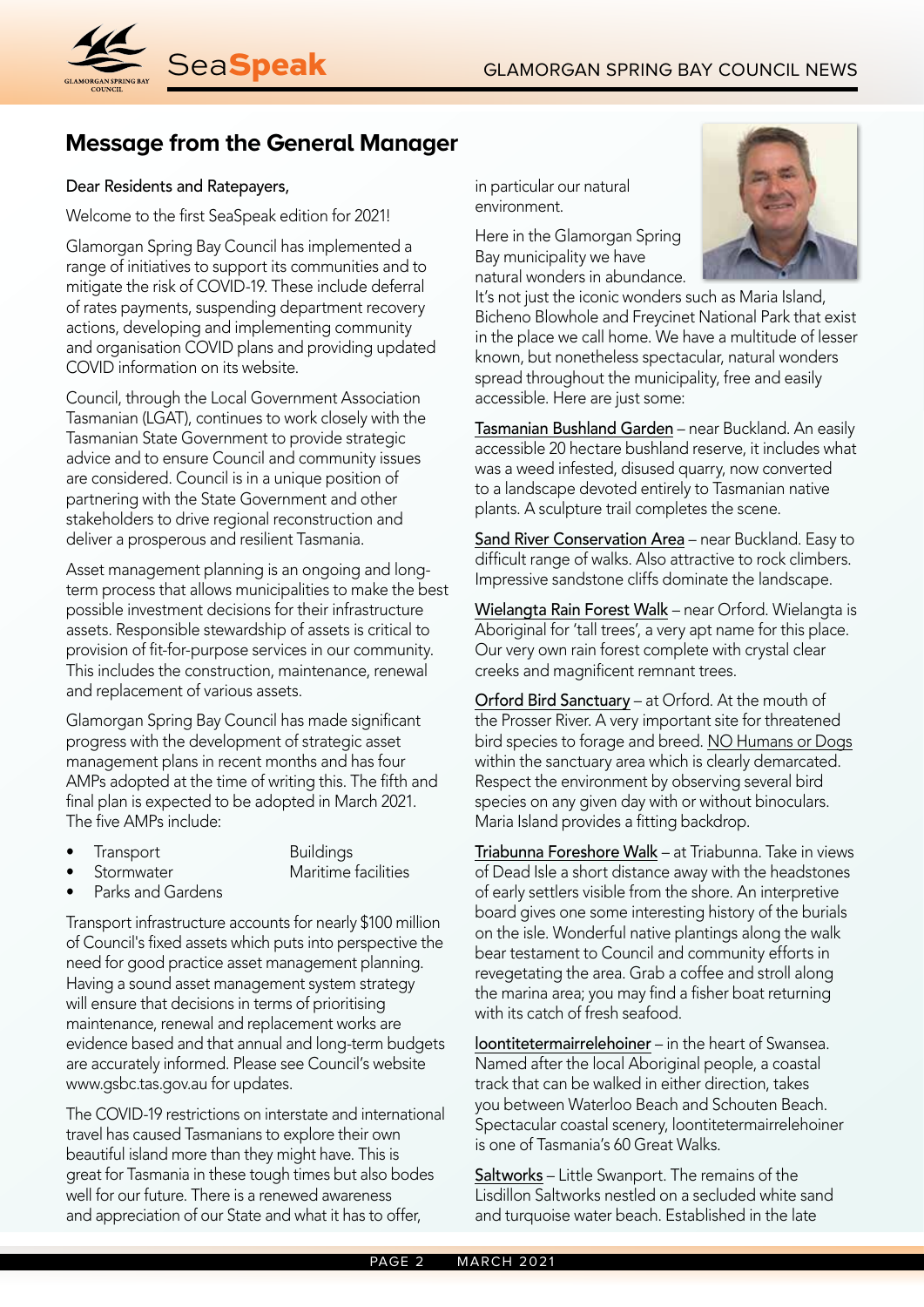

1830's using convict labour. Expansive views over Great Oyster Bay and Freycinet Peninsula beyond.

Lost Falls and Meetus Falls – near Lake Leake. Two seasonal waterfalls on our western boundary of Glamorgan Spring Bay municipality, off Lake Leake Road. Worth seeing in flow.

Moulting Lagoon – between Swansea and Coles Bay. Designated a World Heritage site for its outstanding wetland value, this is a bird watcher's nirvana and a biodiversity hotspot. One of only 10 Ramsar (wetlands of international importance) sites in Tasmania.

Whalers Lookout – in the heart of Bicheno. A steepish walk to two safe viewing platforms, one facing east towards the ocean and the other overlooking the town. This is a spectacular short walk, one of several great walking options around Bicheno.

Easily accessible, generally free and with various degrees of walks from easy to challenging, there is never a dull moment in Glamorgan Spring Bay. I encourage you to get googling and to get out and explore your place.

*Greg Ingham General Manager*

# **Electric Vehicle Charging Station**

Our world is changing! In January our municipality received its first Electric Vehicle charging station when a facility was installed in Swansea.

The Electric Highway Tasmania program will eventually have a network of public chargers that will allow people in an EV to conveniently travel around Tasmania. The Swansea facility is well located on the east coast tourism route and will allow a new green tourism industry to develop: Travel Tasmania emissions free. Further stations within the Glamorgan Spring Bay municipality are being planned.

For further information contact the Tasmanian Climate Change Office on email climatechange@dpac.tas.gov.au or by telephone (03) 6332 7162.

Also check out the Australian Electric Vehicle Association – https://aeva.asn.au/



# **Works Department Update**

#### **Gravel Road Maintenance**

- Wielangta Road partial re-sheeting works to recommence March 2021.
- Maintenance grade of Nugent Road completed.
- Grading/re-sheeting of Old Coach Road Cranbrook – currently underway.

Annual gravel road maintenance starting at Springs Road, then moving south in the municipality.

Resheeting completed on Rosedale and Ferndale Roads.

#### **Bridge Works**

- Orford Rivulet Bridge 90% completed along with footpaths.
- New pre-fabricated bridges that are due for delivery early March will replace two (2) old pedestrian bridges at Bicheno on the Tasman

Highway, south of Seascape Avenue. Site works have already started, with temporary relocation of the timber bridges to keep the footpath open during construction and pouring of new concrete footings.

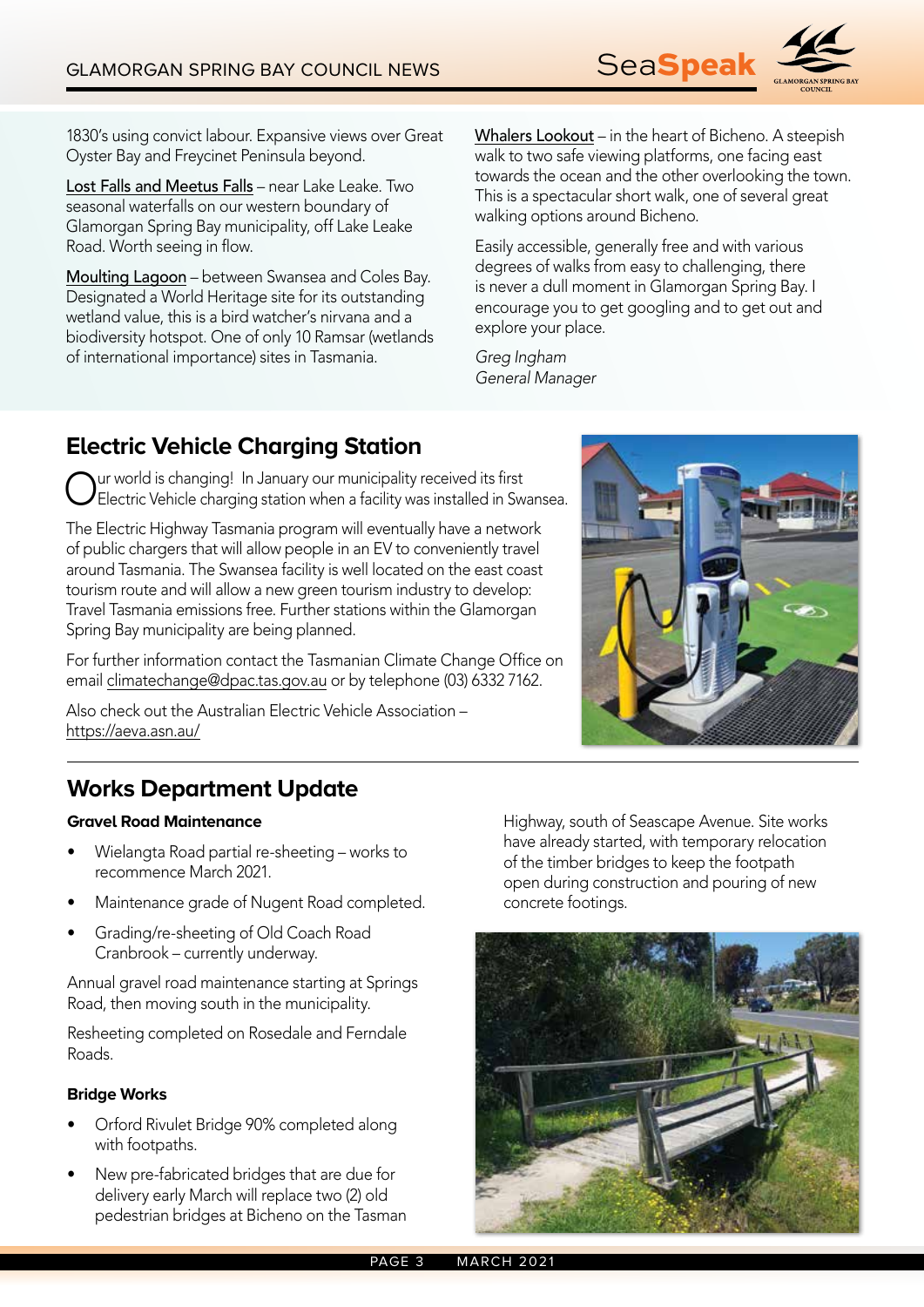

## **Fire Abatements**

Council's Fire Abatement Officers have been<br>Conducting their inspections since spring 2020, in the lead up to summer, in an attempt to reduce the potential risk of fire in our residential areas. This season has seen our officers continuing to conduct these inspections well into the summer months and are likely to be ongoing into autumn.

Fire Abatement Notices are issued in accordance with *Section 200 of the Local Government Act 1993*, to those owners or occupiers whose properties they believe is, or is likely to be, a fire risk. Failure to comply with abatement notices will result in the land being compulsorily cleared at the owner's expense.

We ask that all owners or occupiers be proactive in identifying the potential fire risks on their own property

and take steps to minimise these risks by removing potential fuel sources. Fuel sources can include, long dry grass, dead trees, dry limbs, bark and dead leaf litter, etc. Long green grass has the potential to dry out quickly, becoming a risk. Vacant blocks of land within residential areas should be regularly monitored and maintained by landowners so as not to become a fire risk to themselves and other property owners.

Green waste can be deposited at Council's Waste Transfer Stations for FREE (limits do apply). Please refer to our website or phone (03) 62564 777 for further information. Please refer to the Tasmania Fire Service website www.fire.tas.gov.au or phone 1800 000 699 for further information on Fire Bans, Fire Permits and Registered Burns.

## **FIRE PERMIT PERIOD OR TOTAL FIRE BAN, DO YOU KNOW THE DIFFERENCE?**

## **WHAT DOES A FIRE PERMIT PERIOD MEAN?**

The Tasmania Fire Service may declare a Fire Permit Period for all or parts of the State when the danger of bushfire is considered high. During this time, if you wish to burn off on your property, you must obtain a fire permit from Tasmania Fire Service.

Getting a permit is important because:

- It ensures you are complying with the current conditions to make sure your burn is safe.
- It provides certain protections for the person lighting the fire.

During the Fire Permit Period, fires are not banned. They are allowed where there are good opportunities to safely use fire for land management purposes.

## **What's in a fire permit?**

Your permit will contain conditions to increase the safety of the fire such as:-

- the specified weather conditions allowed.
- the requirement for certain equipment.
- who you need to notify before you light.

## **How do I contact my local fire permit officer?**

Call the Tasmania Fire Service on: 1800 000 699

## **WHAT DOES A TOTAL FIRE BAN MEAN?**

The Tasmania Fire Service can declare a Total Fire

Ban on days when the danger of fire is extremely high and when fires would be expected to develop rapidly and to be extremely difficult to control. Usually a Total Fire Ban lasts for 24 hours. Days of Total Fire Ban are advertised in daily newspapers, on television and radio and on the TFS website.

On Days of Total Fire Ban, all outdoor fires are banned except electric stoves and barbecues and gas stoves and barbecues, provided they are cleared of flammable material for at least one metre. All barbeques, portable stoves, pizza ovens, etc. that use wood, charcoal, heat beads or other solid or liquid fuel are banned.

Bush walkers are advised that the only cooking appliance that can be used on Total Fire Ban Days are LPG (Butane or Propane) cookers or stoves, providing that they are clear of any flammable material for a distance of 1 metre.

Work practices such as grinding, welding and cutting metal in the open ARE NOT PERMITTED. The use of machinery may be subject to restrictions or prohibited on the declaration of a total fire ban. All fire permits are automatically suspended.

#### Remember

- Your fire is your responsibility
- Fires must not be left unattended at any time of year
- To report a fire dial triple zero 000

Further information can be obtained at www.fire.tas.gov.au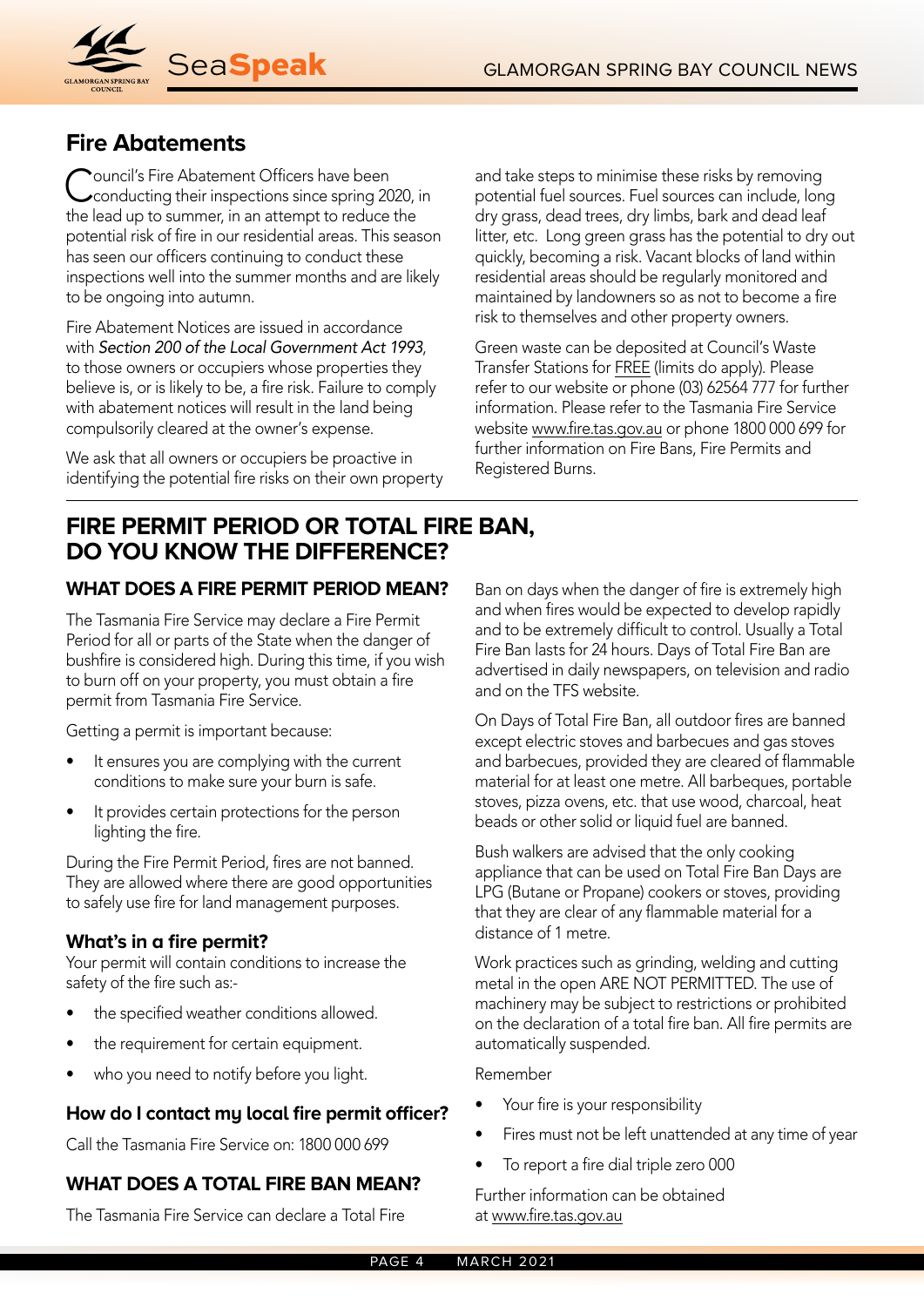

# **Sunflower Celebration At Spring Bay Mill**

Glamorgan Spring Bay Mayor, Robert Young,<br>
intended the Spring Bay Mill Sunflower Celebration on 30<sup>th</sup> January, 2021. This is the second year the event has been held and again proved a great success.

Some of the highlights of the Sunflower Celebration included organic garden tours, Tasmanian Museum and Art Gallery scientist discovery expeditions and honey tasting and Gardening Australia's Tino Carnevale and Angus Stewart sharing their expertise and filming a segment for the popular ABC program.

Her Excellency Professor the Honourable Kate Warner, AC, Governor of Tasmania and Mr Warner recently visited Spring Bay Mill and are photographed at the dramatic outdoor semicircular amphitheatre which was up-cycled from the former slew wall that once formed part of the woodchip distribution system. At its centre sits one of the country's largest sundials.



*Pictured from left: Joe Pickett, General Manager Spring Bay Mill, Anna Cerneaz, Director Spring Bay Mill, Her Excellency and Mr Warner and Head Horticulturalist, Marcus Ragus.*

# **Community Small Grants Program**

The Glamorgan Spring Bay Council Community Small Grants Program provides small grants to individuals and community organisations and groups to assist them to undertake programmes and activities within the Glamorgan Spring Bay municipal area.

The majority of grants are restricted to no more than \$1,000, however, in exceptional circumstances, Council may consider increasing the allocation.

Applications for funding assistance shall be considered by Council throughout the year until such time as the budgeted funding has been expended.

Further information and an application form can be obtained at www.gsbc.tas.gov.au

**Apply Now!**

## **Weed Warning**

Due to the good rainfall events we have experienced over the last 12 months across the municipality, we have seen an increased occurrence in the germination of Zone A weeds.

Now is the time to check your property for the presence of Boneseed (Chrysanthemoides monilifera)

and Spanish Heath (Erica lusitanica). Both these weeds are re-appearing in previously known areas. Council Weed Officers are inspecting and notifying ratepayers of the presence of these weeds and their obligation under the Tasmanian Weed Management Act 1999 to eradicate them from their property.

For more information, or if you are



concerned you may have an infestation, please call Council Weed Officer, Amanda Brooks, or Terry Higgs on 6256 4777.

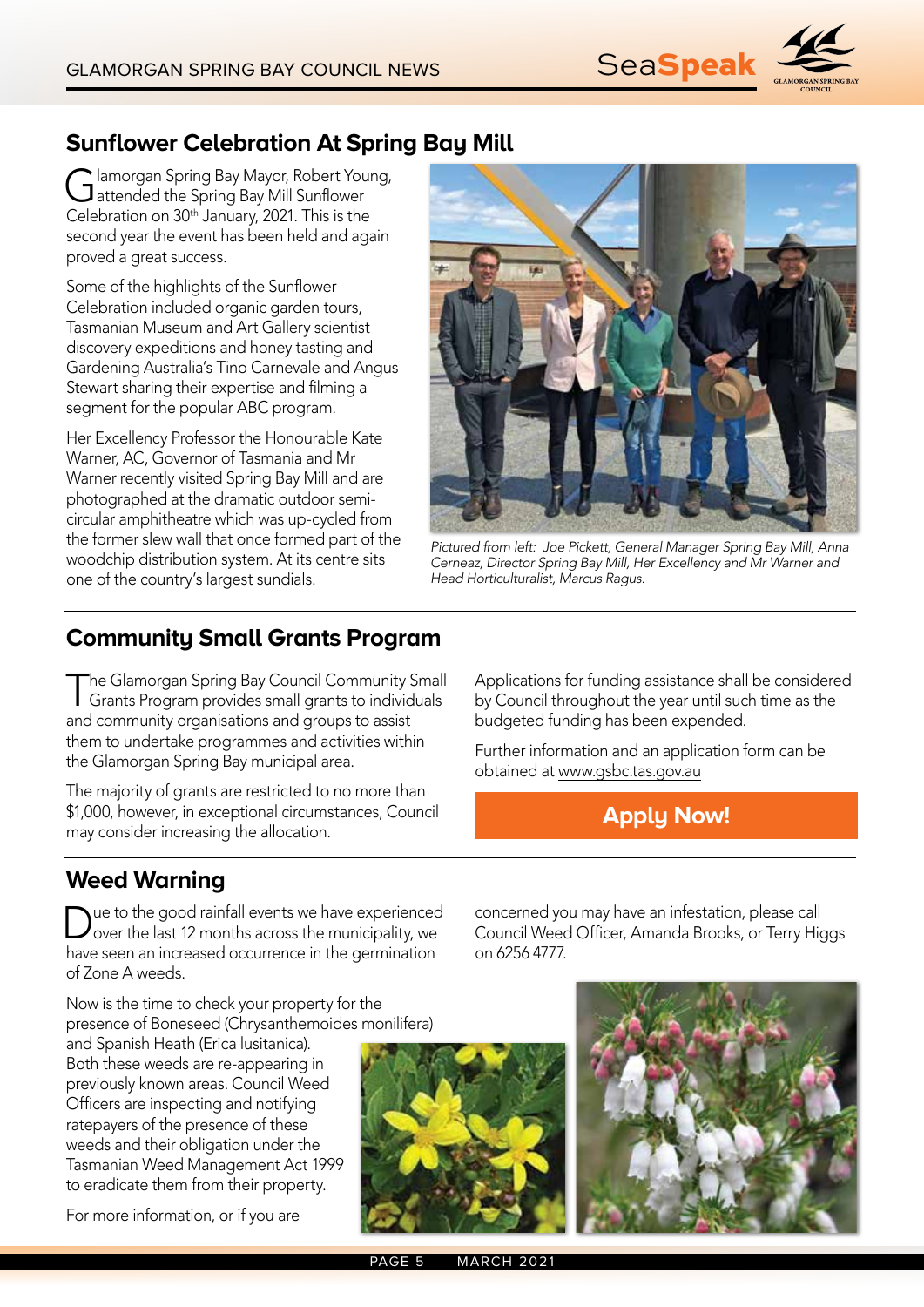

# **A Life Well Lived**

The Glamorgan Spring Bay Council learned with great sadness of the recent passing of much loved and respected former resident and Councillor of the former Spring Bay Council, Elisabeth (Beth) Bennett. Beth was aged 97.

Beth was born in 1923 in Hobart. She married Harry Bennet in 1947 and they made a home at Geeveston before moving to Orford in 1974 where she remained until relocating to Victoria in 2016 to be closer to her daughters.

From the time Beth arrived in Orford she totally immersed herself in the community and became actively involved on many committees, as well as becoming a Councillor on the former Spring Bay Council from 1980–1990.

Below are some of the many organisations and committees that Beth served on:

- Chair, East Coast Branch, War Widows Guild of Australia, Tasmania, 1986–2011 and Member, State Committee, 1986–1991 and Member, since 1984 and Life Member.
- Vice Chair, Prosser House Board, Founding Member.
- Chair, Board of Management, Prosser House, 1995–2003.
- District Commissioner, East Coast Tasmania, Girl Guides.
- Member, Positive Ageing Consultative Committee, 2004–2012.
- Member, Glamorgan Spring Bay Municipal Health Advisory Committee.
- Member, Orford Hall Committee.
- Spring Bay Council representative, Regional Library Board.
- Member, Spring Bay Council 125<sup>th</sup> Anniversary Committee.
- Member, Spring Bay Suicide Prevention Network.

Beth received a number of awards in recognition of her community service:

- Spring Bay Citizen of the Year, 1990.
- Honouree, Tasmanian Honour Roll for Women, 2007.
- Tasmanian State Finalist, Senior Australian of the Year, 2008.



- Included in *Who's Who of Australian Women,*  2009–2016.
- Medal (0AM) of the Order of Australia in the General Division Australia Day 2017.

Beth was truly inspirational and made a significant contribution to our community. She will be lovingly remembered by all her knew her.



*Beth Bennett with the Governor of Victoria 2017*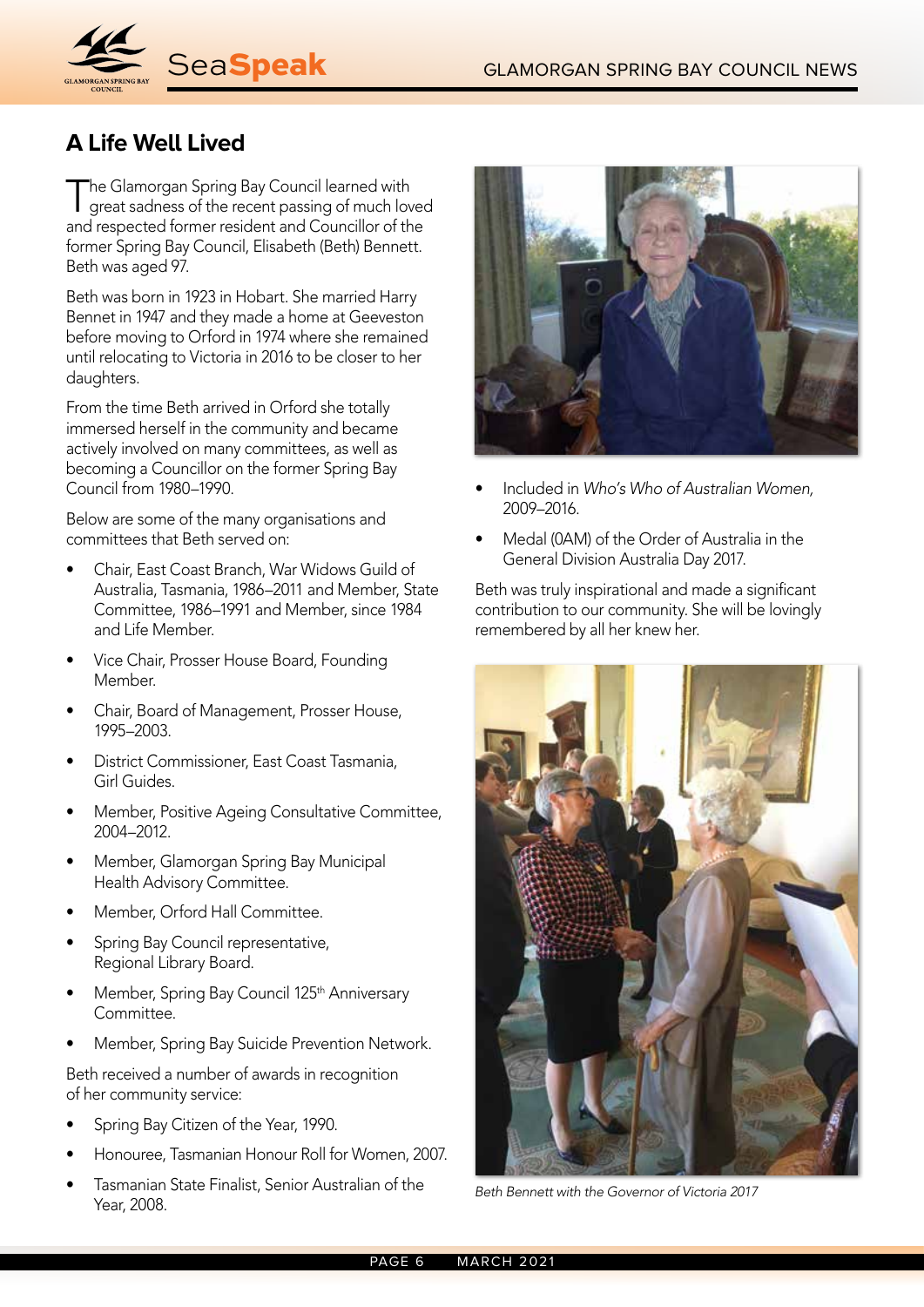

# **SUMMARY OF RECENT WORKS BUILDING AND MARINE**

#### **Drought Communities Grant Program Round II**

The Glamorgan Spring Bay Council had secured grant funding from the Federal Government's Drought Communities Programme Round 2. The Council focused their list of projects mainly on new footpaths across the municipality. They have also included new stairs to the Buckland Hall and cricket practice nets at both Buckland and Triabunna. These projects are being completed.

#### **Local Roads Community Infrastructure Program Phase 1 & Phase 2**

The Council has also secured Community Grant funding from the Federal Government's Local Roads and Community Infrastructure Program Phase 1 & Phase 2. The list of projects funded by these grants across the municipality include the following:

#### **Bicheno**

- Funding to renovate the treatment room at the Bicheno Medical Centre.
- A new culvert bridge for walking and cyclists.

#### **Buckland**

The Community infrastructure grant will fund a disability access ramp in conjunction with the new stairs being built under the Drought Relief grant



program at the Buckland Hall.

## **Coles Bay**

- Funding to re-surface the tennis courts and provide an additional root barrier at the Coles Bay Hall tennis courts has been included.
- A section of the Friendly Beaches access road has been sealed.

#### **Swansea**

- Improvements to the Swansea Child Care Centre under the grant allocation will include a new fence on the eastern side and repairs to the paving in the children's play area.
- Work at the Swansea Court House on the western side of the building to address the ground stormwater drainage problems.
- The Swansea Community Hall will have the toilets re-furbished, which will include a new disabled accessible toilet, and a baby change table.

#### **Coles Bay Boat Ramp**

Marine and Safety Tasmania are funding a new fendering system to be installed on the floating pontoon at the Coles Bay boat ramp. The existing plastic D section fendering has broken away and this new fendering system will protect vessels as they dock.



# **Get involved with the Swansea Heritage Festival 1821–2021!**

The Glamorgan Spring Bay Historical Society and<br>the East Coast Heritage Museum are busy organising the Swansea Heritage Festival for November 2021.  $\sqrt[2]{31821}$   $\approx$  2021  $\approx$ 

The Swansea Heritage Festival will run concurrently with the Amos Family Bicentennial (amos200.com) on the first weekend in November.

This festival looks to be an exciting journey into the rich heritage of the greater Swansea area.

We would like to invite the community and local businesses to join in with the celebrations, as many in the Swansea area have so much to share. Even if your business or community group doesn't have a

long history, we welcome you to become involved!

## Dates: Friday, Saturday and Sunday 5th, 6th and 7th November 2021.

More details will follow in the coming months.

For further info, please contact Maureen Martin Ferris, Curator and Historian of the East Coast Heritage Museum on 6256 5066 or email maureen@freycinet.tas.gov.au

Swansea Heritage FESTIVAL

> J. **)**.(

766F